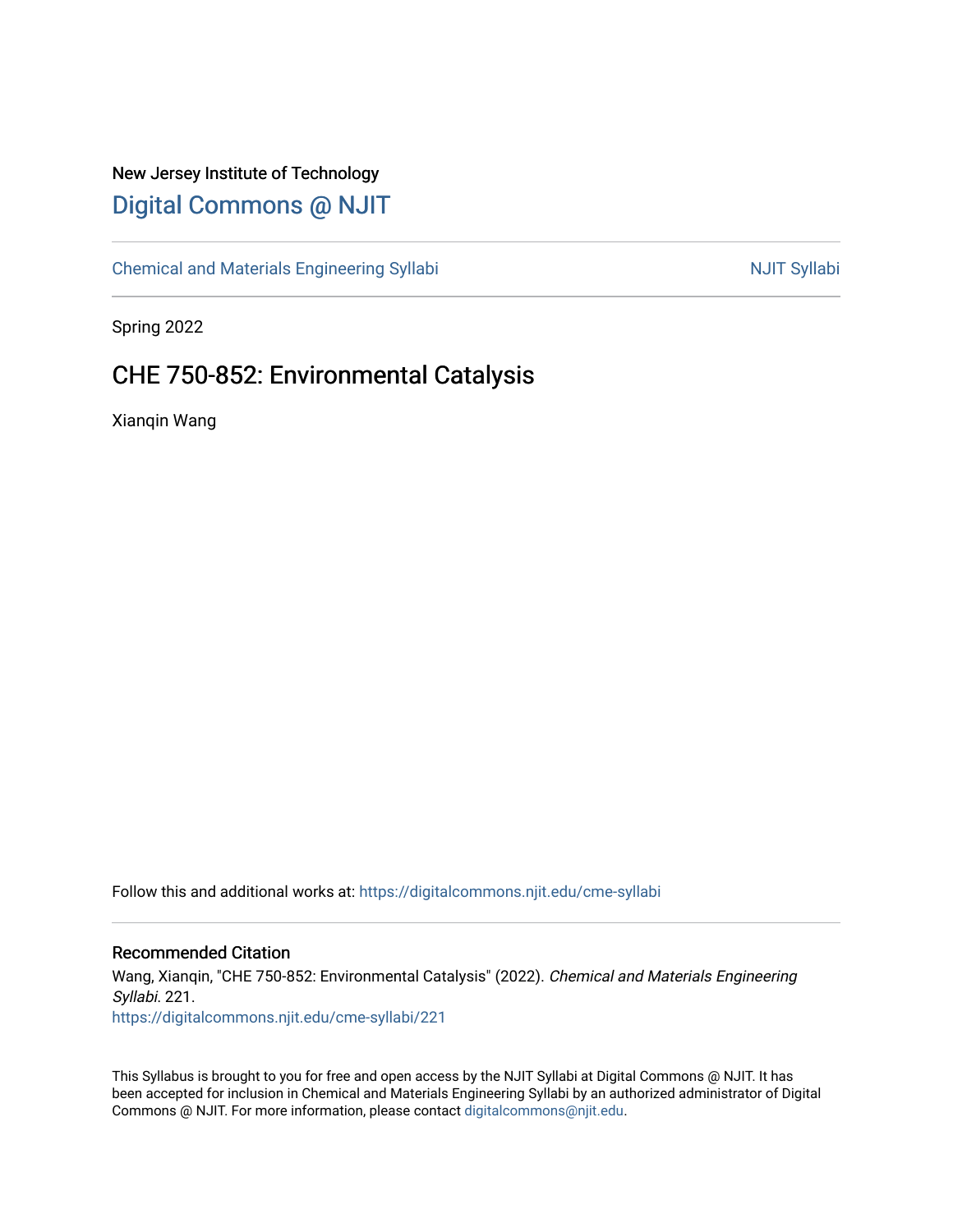| Spring 2022 Academic Calendar |  |             |                                                                            |  |  |  |  |  |
|-------------------------------|--|-------------|----------------------------------------------------------------------------|--|--|--|--|--|
|                               |  |             |                                                                            |  |  |  |  |  |
| January                       |  | 17 Monday   | Martin Luther King, Jr. Day                                                |  |  |  |  |  |
| January                       |  | 18 Tuesday  | First Day of Classes                                                       |  |  |  |  |  |
| January                       |  | 22 Saturday | Saturday Classes Begin                                                     |  |  |  |  |  |
| January                       |  | 24 Monday   | Last Day to Add/Drop a Class                                               |  |  |  |  |  |
| January                       |  | 24 Monday   | Last Day for 100% Refund, Full or Partial Withdrawal                       |  |  |  |  |  |
| January                       |  | 25 Tuesday  | W Grades Posted for Course Withdrawals                                     |  |  |  |  |  |
|                               |  |             | Last Day for 90% Refund, Full or Partial Withdrawal, No Refund for Partial |  |  |  |  |  |
| January                       |  | 31 Monday   | Withdrawal after this date                                                 |  |  |  |  |  |
| February                      |  | 14 Monday   | Last Day for 50% Refund, Full Withdrawal                                   |  |  |  |  |  |
| March                         |  | 7 Monday    | Last Day for 25% Refund, Full Withdrawal                                   |  |  |  |  |  |
| March                         |  | 14 Monday   | Spring Recess Begins - No Classes Scheduled - University Open              |  |  |  |  |  |
| March                         |  | 19 Saturday | Spring Recess Ends                                                         |  |  |  |  |  |
| April                         |  | 4 Monday    | Last Day to Withdraw                                                       |  |  |  |  |  |
| April                         |  | 15 Friday   | Good Friday - No Classes Scheduled - University Closed                     |  |  |  |  |  |
| April                         |  | 17 Sunday   | Easter Sunday - No Classes Scheduled - University Closed                   |  |  |  |  |  |
| May                           |  | 3 Tuesday   | <b>Friday Classes Meet</b>                                                 |  |  |  |  |  |
| May                           |  | 3 Tuesday   | Last Day of Classes                                                        |  |  |  |  |  |
| May                           |  | 4 Wednesday | Reading Day 1                                                              |  |  |  |  |  |
| May                           |  | 5 Thursday  | Reading Day 2                                                              |  |  |  |  |  |
| May                           |  | 6 Friday    | Final Exams Begin                                                          |  |  |  |  |  |
| May                           |  | 12 Thursday | <b>Final Exams End</b>                                                     |  |  |  |  |  |
| May                           |  | 14 Saturday | Final Grades Due                                                           |  |  |  |  |  |
| May                           |  | TBA         | Commencement                                                               |  |  |  |  |  |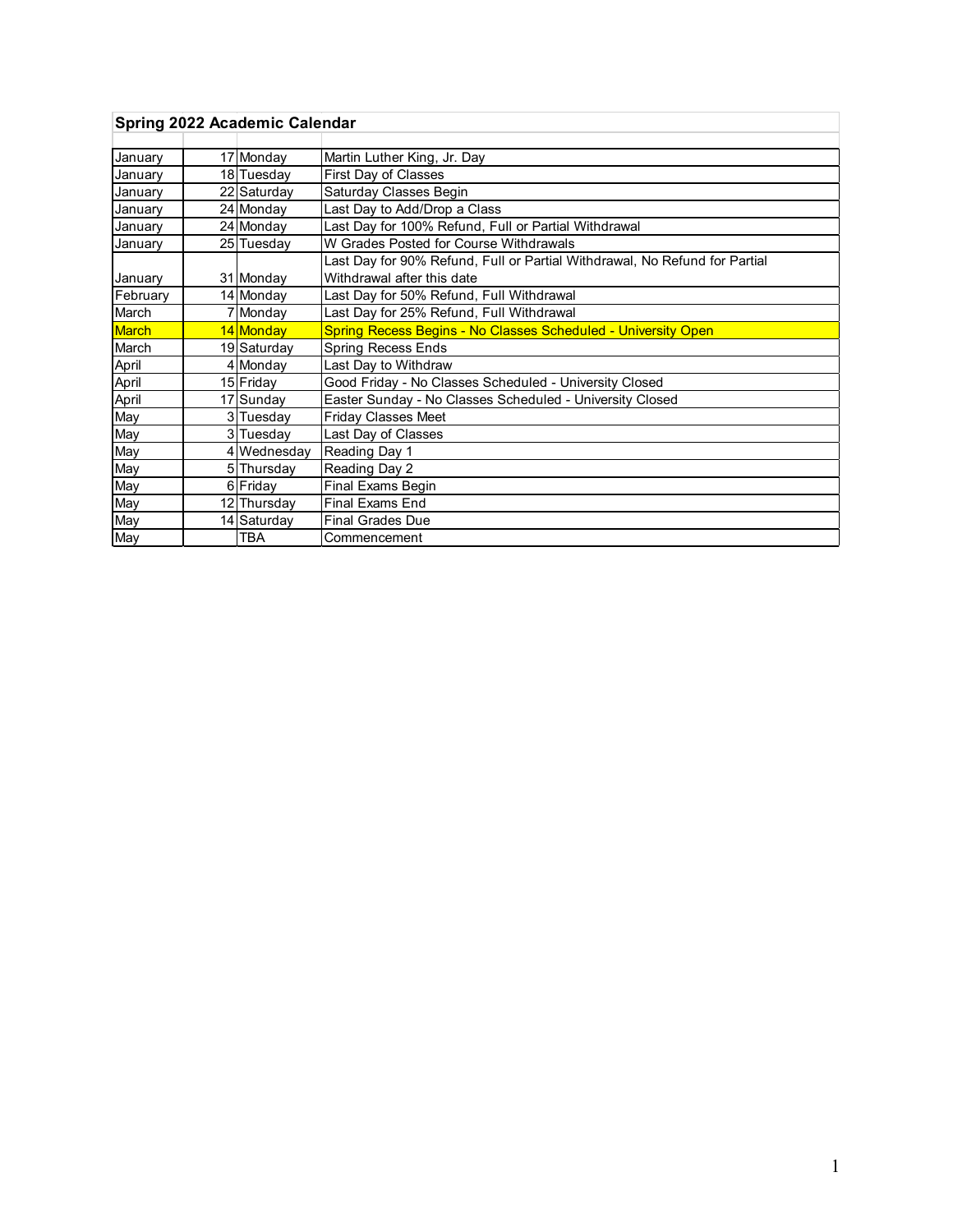#### **CHE 750: Environmental Catalysis On-line Course Spring 2022**

**Course Time/Location**: **Instructor: Xianqin Wang Lecture Materials will be uploaded to Canvas: <https://njit.instructure.com/courses/20795/files>**

**Office Hours**: You can ask questions by email [\(xianqin@njit.edu\)](mailto:xianqin@njit.edu) or through Canvas anytime. I will try to answer all your questions by every Friday evening if I cannot respond you right away due to other activities. Although this is an online course, you can still meet me in person or through my webex room ( [https://njit.webex.com/meet/xianqin\)](https://njit.webex.com/meet/xianqin) by making appointment with me.

**Prerequisite(s):** Have basic knowledge on Kinetics and Reactor Design, and Transport Phenomena.

**Required Materials:** The materials covered are mainly from the following text books (you are not required to buy all the three books. But it is better to have one of them)

- 1. (**CAPC**) Ronald M. Heck, Robert J. Farrauto, Suresh T. Gulati, Catalytic Air Pollution Control, Third Edition, ISBN:9780470275030 |Online ISBN:9781118397749
- 2. (**ITFS**) Ulf Hanefeld (Editor), Leon Lefferts (Editor) Catalysis: An Integrated Textbook for Students, ISBN: 978-3-527-34159-7 February 2018 384 Pages
- 3. (**PPHC**) John Meurig Thomas, W. John Thomas; Principles and Practice of Heterogeneous Catalysis, 2nd Edition, ISBN: 978-3-527-31458-4, Feb 2015, 768 pages

**Course Description:** This course is to introduce students (including MS and PhDs) to the fundamentals of catalysis in abating pollutant emissions and developing future environmentally friendly energy technologies. A review of catalysis fundamentals, including catalyst preparation methods and characterization techniques, and the correlation between structural properties and catalyst activities, will be covered. Density functional theory (DFT) will also be briefly introduced. For Several popular environmental processes including mobile and stationary pollution abatement technologies will be discussed, including automobile catalytic converters, diesel truck emission control, and catalytic abatement of chemical plant emissions. In addition, the use of catalysis for "green" alternative energy processes will also be reviewed including fuel cell systems, bio-fuel production, bio-fuel refining, and CO2 sequestration. each technology, the discussion will cover both the chemistry occurring on the catalyst surface as well as the engineering involved in the overall process.

**Course Outcomes (CO):** By the end of the course students should be able to:

- 1. Explain catalysis chemistry and catalytic reactor engineering
- 2. Understand the modern catalytic pollution abatement and emerging "green" catalytic processes;
- 3. Know different kinds of catalytic materials and their structural properties
- 4. Know different kinds of catalyst characterization techniques and data analysis from each technique
- 5. Understand structural and activity correlations

### **Assignments:**

**Homework:**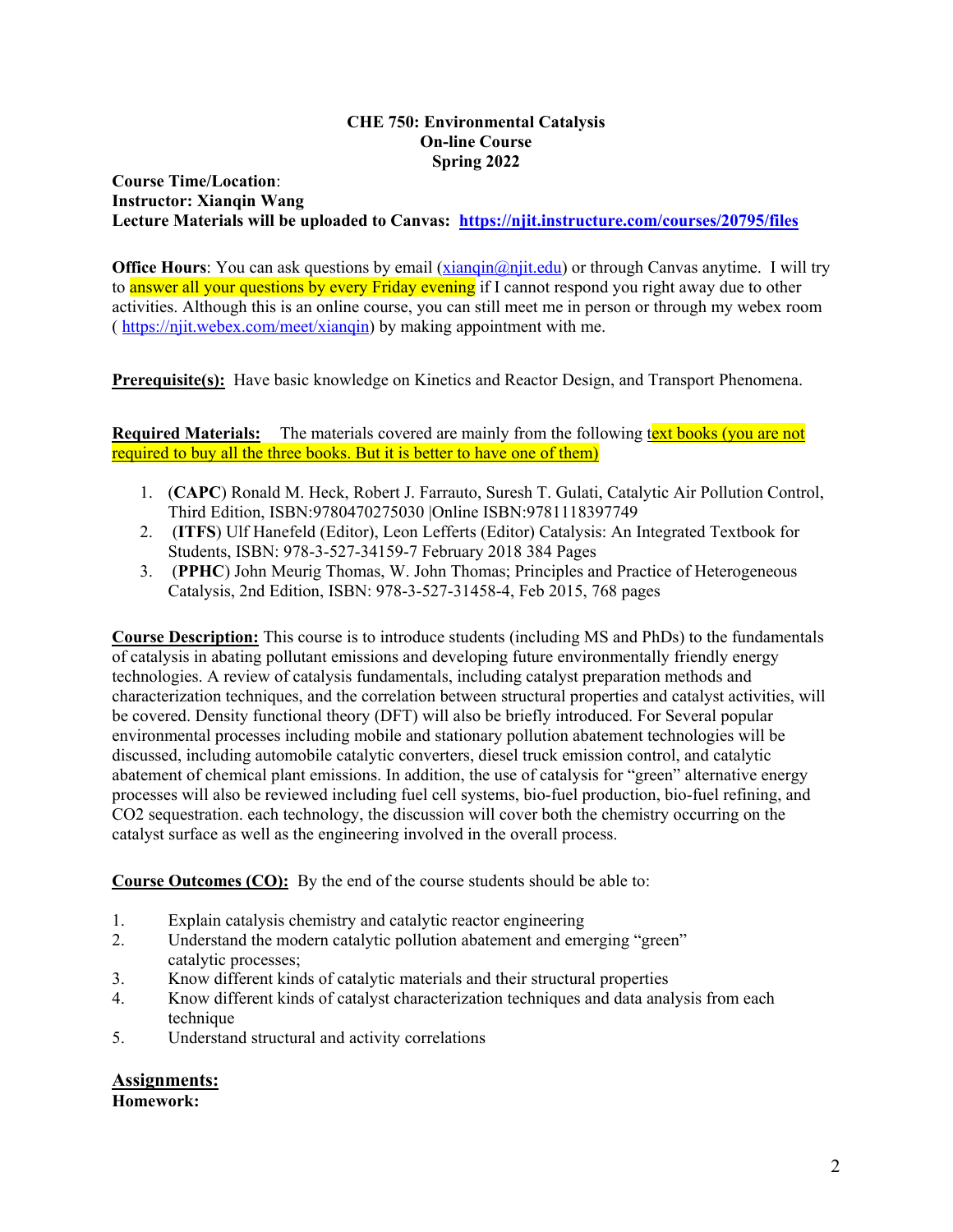HW work assignments and exam problems will be posted in Canvas. Please submit your assignments to Canvas.

# **Group/ Individual Project:**

You can work alone or form 2-3-person group for the project. Each group will design a creative system or unit using catalytic systems. The project should include a description of the design (draw pictures if necessary) **(written report)**, and be presented to the whole class via **Webex (presentation)**. **The files must to be sent to the instructor one day before the presentation.**

*Written report*: 15-20 page technical paper on approved topic with overview, presentation of present status and issues, analysis of sustainability options for the future, and references. All pages must be formatted to fit on 8-1/2 by 11 inch paper with no smaller than 12 point font and margins not less than one inch on every side.

*Oral presentation*: 25 minute formal oral presentation of the topic selected for the term paper plus 5 minutes of Q&A. **The files must be sent to the instructor one day before the presentation.**

## **Grading:**

Homework: 20% (200 pts) (either individual assignment or open discussion) Group design project: (group/individual effort) Written report: 20% (200 pts) Oral presentation: 20% (200 pts) Midterm exam (take home) 20% (200 pts) (individual effort) Final exam (take home): 20% (200 pts) (individual effort)

Letter grades will be awarded for the following totals:

| $900 - 000$ pts          |
|--------------------------|
| $825 - 899$ "            |
| $750 - 824$ "            |
| $700 - 749$ "            |
| $650 - 699$ "            |
| $^{\prime\prime}$<br>650 |
|                          |

**NJIT HONOR CODE:** The NJIT honor code is being upheld on all issues related to the course. Students are expected to be familiar with the code and conduct themselves accordingly.

**Group activities policy:** Each student will be asked at the end of the semester to confidentially rate his/her performance/effort as well as that of all his/her groupmates. This rating will reflect the performance when the members were actually present. The completed evaluation form has to be submitted either as a hard copy in a sealed envelope or as a word-file attached to an e-mail to the instructor. Evaluation forms are due on **reading day. Submissions of forms after the due date but before the final exam will result in a 75% reduction of credit that the student would have received if the form was submitted timely.**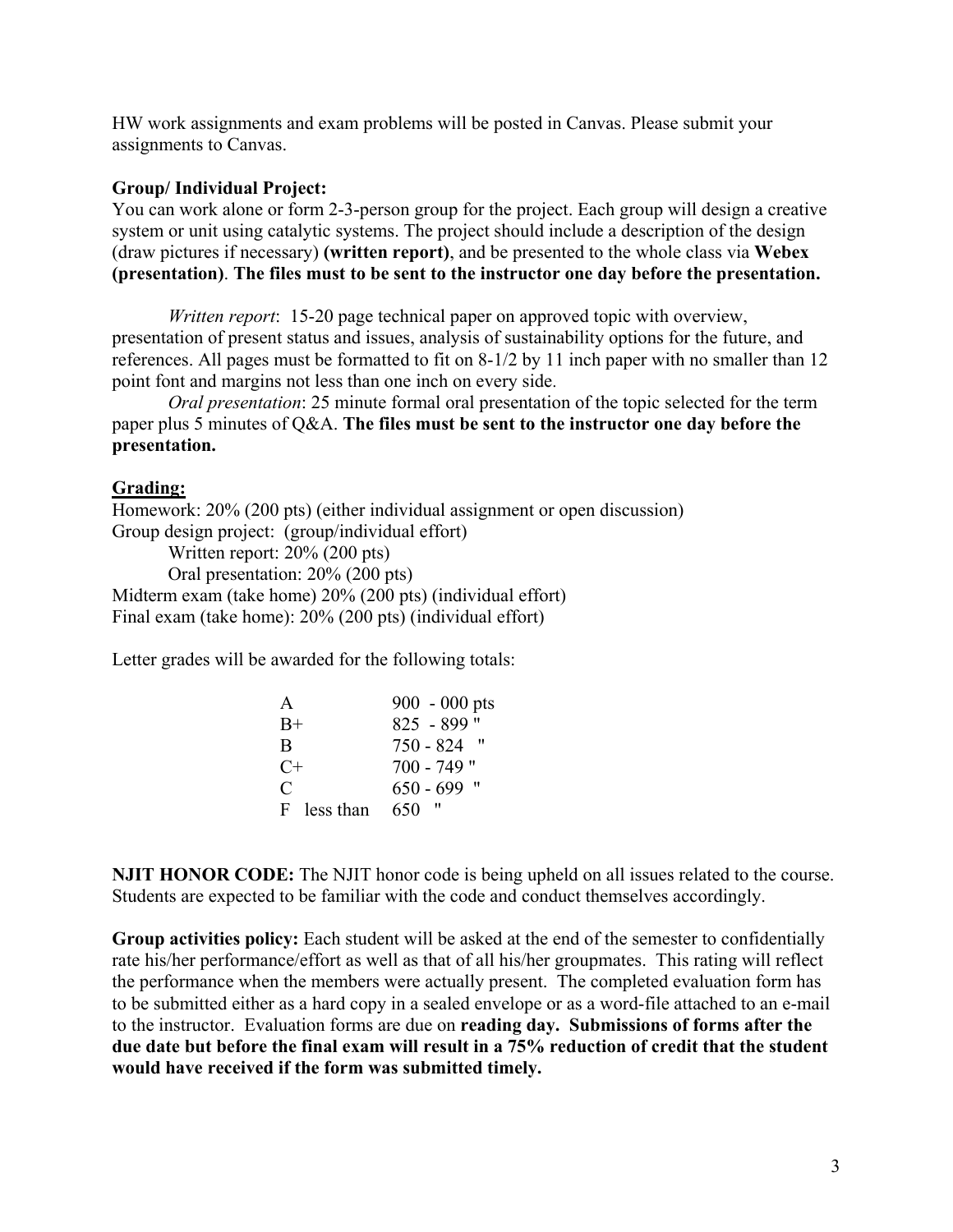| Date      | week   | <b>Tentative topics</b>                                | <b>ITFS</b>       | <b>CAPC</b>                         | <b>PPHC</b>       |
|-----------|--------|--------------------------------------------------------|-------------------|-------------------------------------|-------------------|
|           |        |                                                        |                   |                                     | Ch <sub>1</sub> . |
| 1/18/2022 | week1  | Introduction                                           | $Ch1-4$           | Ch1.                                | Ch <sub>2</sub> . |
| 1/24/2022 | week2  | <b>Catalyst Materials and Preparation</b>              | Ch <sub>8</sub> . | Ch <sub>2</sub> .                   | Ch <sub>4</sub> . |
|           |        |                                                        |                   |                                     | Ch <sub>3</sub> . |
| 1/31/2022 | week3  | Catalyst Characterization and Deactivation             | $Ch6-7$           | Ch <sub>3</sub> . Ch <sub>5</sub> . | Ch <sub>6</sub> . |
| 2/7/2022  | week4  | Catalyst electronic structure and activity correlation | $Ch6-7$           |                                     | Ch <sub>5</sub> . |
| 2/14/2022 | week5  | Reactor Design for Environmental Catalysis             | Ch <sub>5</sub> . | Ch4                                 | Ch <sub>7</sub> . |
|           |        |                                                        |                   | Ch <sub>6</sub> . Ch <sub>7</sub> , |                   |
| 2/21/2022 | week6  | <b>Automotive Catalyst</b>                             |                   | Ch12                                |                   |
|           |        |                                                        |                   | Ch8. Ch9.                           |                   |
| 2/28/2022 | week7  | Diesel Engine Emission Control                         |                   | Ch12.                               |                   |
| 3/7/2022  | week8  | Mid-term exam-take home                                |                   |                                     |                   |
| 3/14/2022 | week9  | <b>Spring Break</b>                                    |                   |                                     |                   |
| 3/21/2022 | week10 | Volatile organic compounds (VOCs control)              |                   | Ch11.                               |                   |
| 3/28/2022 | week11 | Gasoline, hydrotreating                                |                   | notes                               |                   |
| 4/4/2022  | week12 | Other pollution control                                |                   | Ch13.                               |                   |
| 4/11/2022 | week13 | Fuel Cells and Battery Technology                      |                   |                                     |                   |
| 4/18/2022 | week14 | <b>Biofuels</b>                                        |                   | Ch16                                | notes             |
| 4/25/2022 | week15 | Webex Presentation for the project, written report due |                   | Ch16                                | notes             |
| 5/2/2022  | week16 | Final exam week-take home                              |                   |                                     |                   |
| 5/12/2022 |        | final exam due                                         |                   |                                     |                   |

ITFS: Catalysis: An Integrated Textbook for **Students** CAPC: Catalytic air pollution control

PPHC: Principles and Practice of Heterogeneous Catalysis